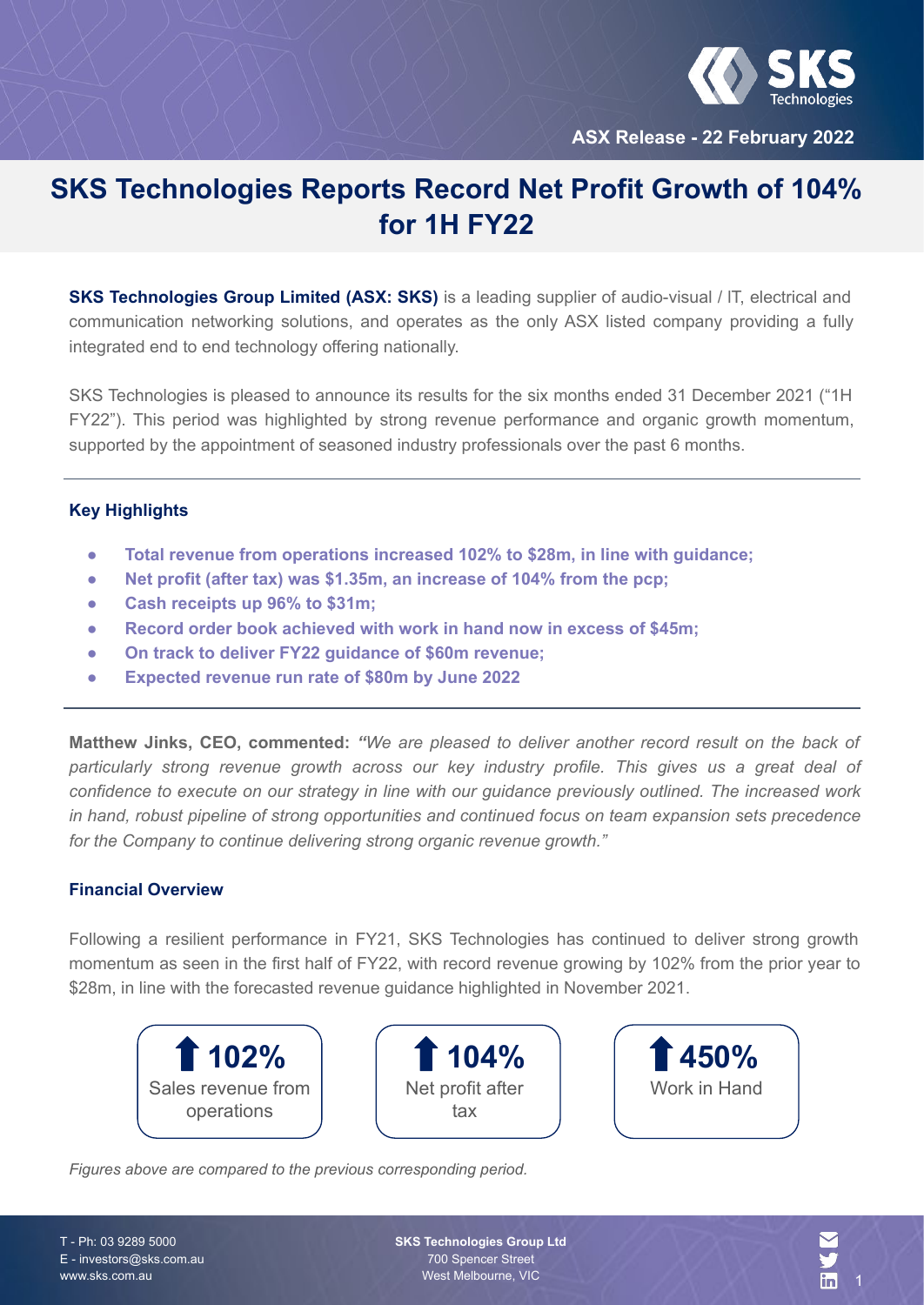## **Financial Overview Continued**

The strategic organic growth and expansion of our technologies offering has enabled us to grow the order book by 450% compared with the previous corresponding period. This has been largely driven by significant contract wins, including key blue chip clientele, as a result of our increased scale and resource capabilities off the back of the APEC Technologies acquisition (completed in April 2021). Our robust pipeline for new business across a range of sectors, nationally, has been expedited due to Covid-19 and allows us to capitalise on the market shift for digital transformation.

We are pleased to report a net profit after tax growth of 104% to \$1.35m from \$0.66m the previous corresponding period for continuing operations.



**Sales Revenue (\$M)**

**Net Profit After Tax (\$M)**

# **Operational Overview**

SKS Technologies is well positioned to leverage this new pipeline of work via the additional internal resourcing made over the past six months. Key industry hires were made in Western Australia, New South Wales, Queensland, alongside continued expansion into the Northern Territory growing our service offering into other vertical markets.

Previously announced updates during the first half of 2022 included the formal acceptance of approximately \$10 million to design, supply and install the Audio Visual package related to the Private Public Partnership for the New Footscray Hospital, Melbourne.

The Company has decided not to proceed at this time with its indicative proposal to acquire Queensland based technology company, Integrated Solutions. SKS Technologies continues to see Integrated Solutions as a highly prospective business and will continue to pursue future opportunities together.

**SKS Technologies Group Ltd** 700 Spencer Street West Melbourne, VIC